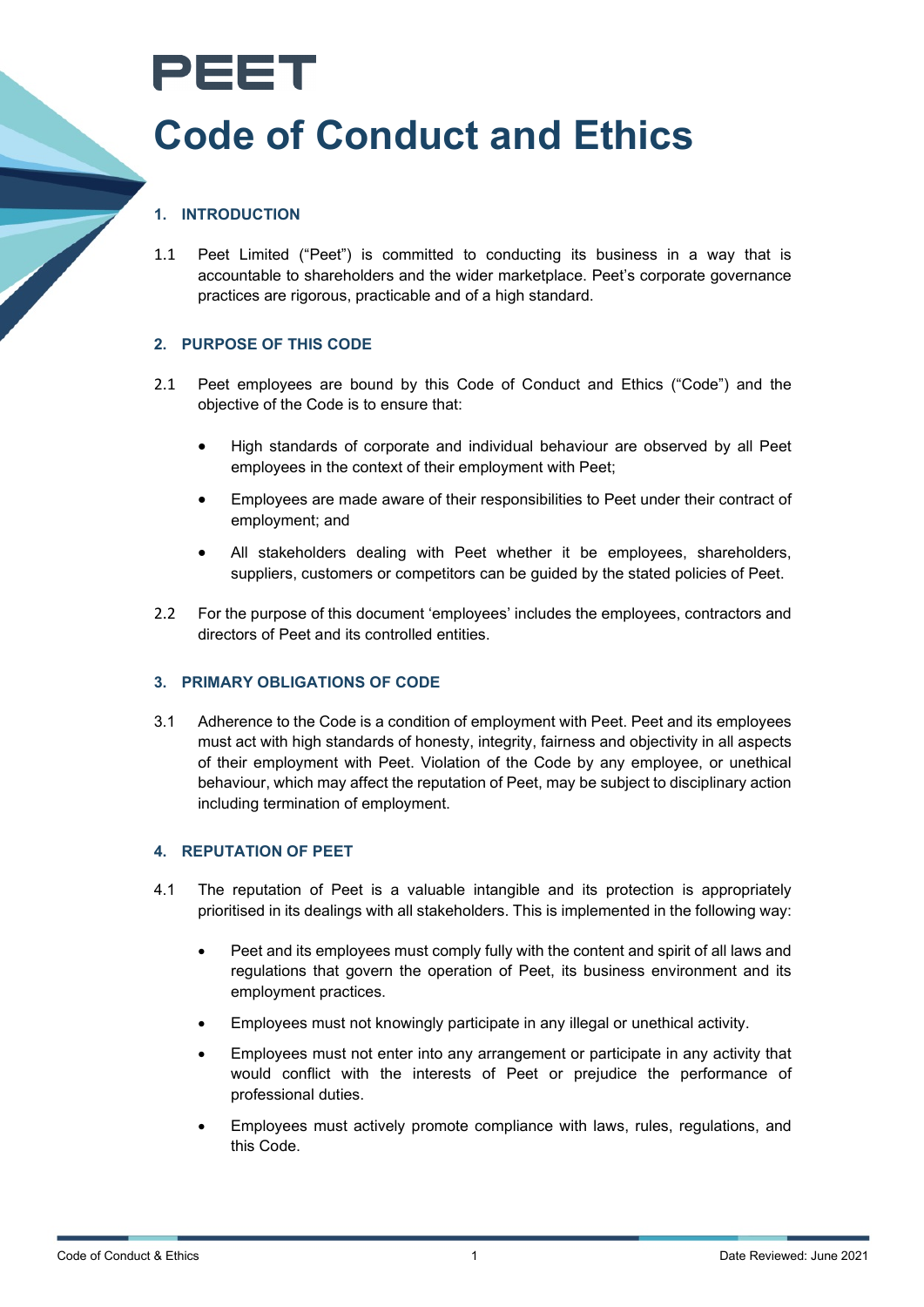• Employees shall not intentionally do anything that would be likely to negatively affect Peet's reputation.

## **5. PEET'S RESPONSIBILITIES TO SHAREHOLDERS AND THE BROADER FINANCIAL COMMUNITY**

5.1 It is management's task to achieve, and Peet Board's (the "Board") role to oversee the delivery of shareholder value through the sustainable and efficient operation of the company, sound reporting and risk management practices and compliance with the continuous disclosure regime of the Corporations Act and the ASX Listing Rules.

## **6. CARE AND DILIGENCE**

- 6.1 Peet and its employees should exercise due care and diligence in the performance of their duties and responsibilities. This should include such activities as ensuring the accuracy of all decision-making information, attending to detail in all aspects of work, being mindful of the sensitivities of others, protecting confidentiality and being courteous, open and honest.
- 6.2 The products and services provided by Peet are expected to be of high quality. Peet and its employees will deliver these products and services to its customers in a timely and equitable manner and give customer satisfaction high priority. Where the quality of products and services for which Peet is responsible is not satisfactory to its customers, Peet will take prompt remedial action.

## **7. CORPORATE OPPORTUNITIES & CONFLICTS OF INTEREST**

- 7.1 Employees will not intentionally take advantage of information they have access to because of their position at Peet, or opportunities arising from these, for personal gain or to compete with Peet.
- 7.2 Peet understands that property opportunities may arise for employees at certain times. Employees are not prohibited from taking advantage of such opportunities, however must not do so in competition with Peet or allow information received as a result of their employment at Peet to influence their property purchases (i.e. taking advantage of inside information) or to interfere with their day-to-day obligations to Peet.
- 7.3 Peet has Conflicts of Interest Policies which apply to employees and directors. Refer to these policies for further information.

#### **8. CONFIDENTIALITY**

- 8.1 Employees will not breach Peet's confidentiality or make use of confidential information obtained from Peet for personal gain or in a manner which would be detrimental to Peet. Confidential information of Peet will not be used except in ways that are authorised by Peet or legally mandated. The same applies to confidential information belonging to third parties that an employee may obtain in the course of their duties.
- 8.2 Peet will respect the confidentiality of its employees.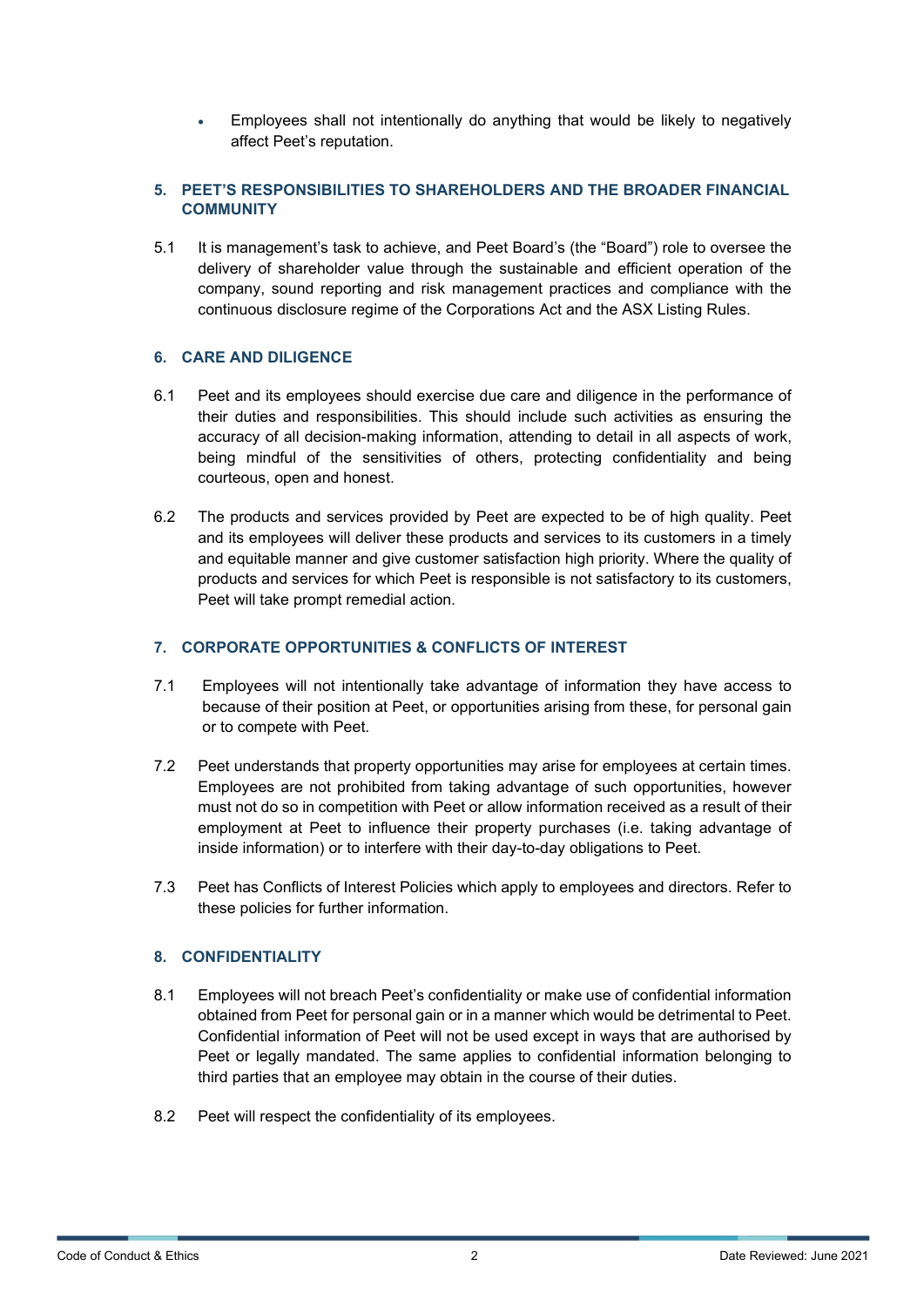#### **9. FAIR DEALING**

- 9.1 Peet has approved policies, procedures and guidelines applying to all employees. These are supplemented by the expectation that employees will meet the professional requirements of the professional bodies of which Peet is a member, as applicable.
- 9.2 Peet and its employees are expected to comply with all relevant laws and regulations concerning employment, such as anti-discrimination, equality of employment and health and safety. Peet will endeavour to ensure that all employees are treated fairly, equitably and honestly.

## **10. USE OF COMPANY ASSETS**

10.1 Peet assets must be acquired, maintained and used in an efficient manner and for legitimate business purposes.

#### **11. DEALING IN SECURITIES**

11.1 Peet has established a procedure relating to buying and selling securities that employees are required to comply with and that provides protection to both Peet and its employees against the misuse of unpublished information which could materially affect the value of securities.

#### **12. PRIVACY**

12.1 Peet's Privacy Policy regulates the handling of any personal information that Peet collects.

#### **13. OTHER POLICIES REGULATING EMPLOYEE BEHAVIOUR**

13.1 Peet has a number of policies that employees are required to comply with and are available to all employees.

#### **14. MONITORING COMPLIANCE WITH THE CODE**

14.1 Monitoring compliance with this Code rests with the Leadership Team, as applicable.

## **15. REPORTING VIOLATIONS OF THE CODE OF ETHICS OR OTHER UNETHICAL CONDUCT**

- 15.1 Employees are required to report violations of the Code to their immediate supervisor, the Group Company Secretary or the Compliance Officer.
- 15.2 The procedures for reporting these concerns, other than to your immediate manager, are set out in the Peet Whistleblower Policy.
- 15.3 The policy underlying the procedure is to ensure employees are not disadvantaged in any way for reporting violations of the Code or other unethical conduct, that the matter is dealt with promptly and fairly and that the procedures are not used maliciously or mischievously.